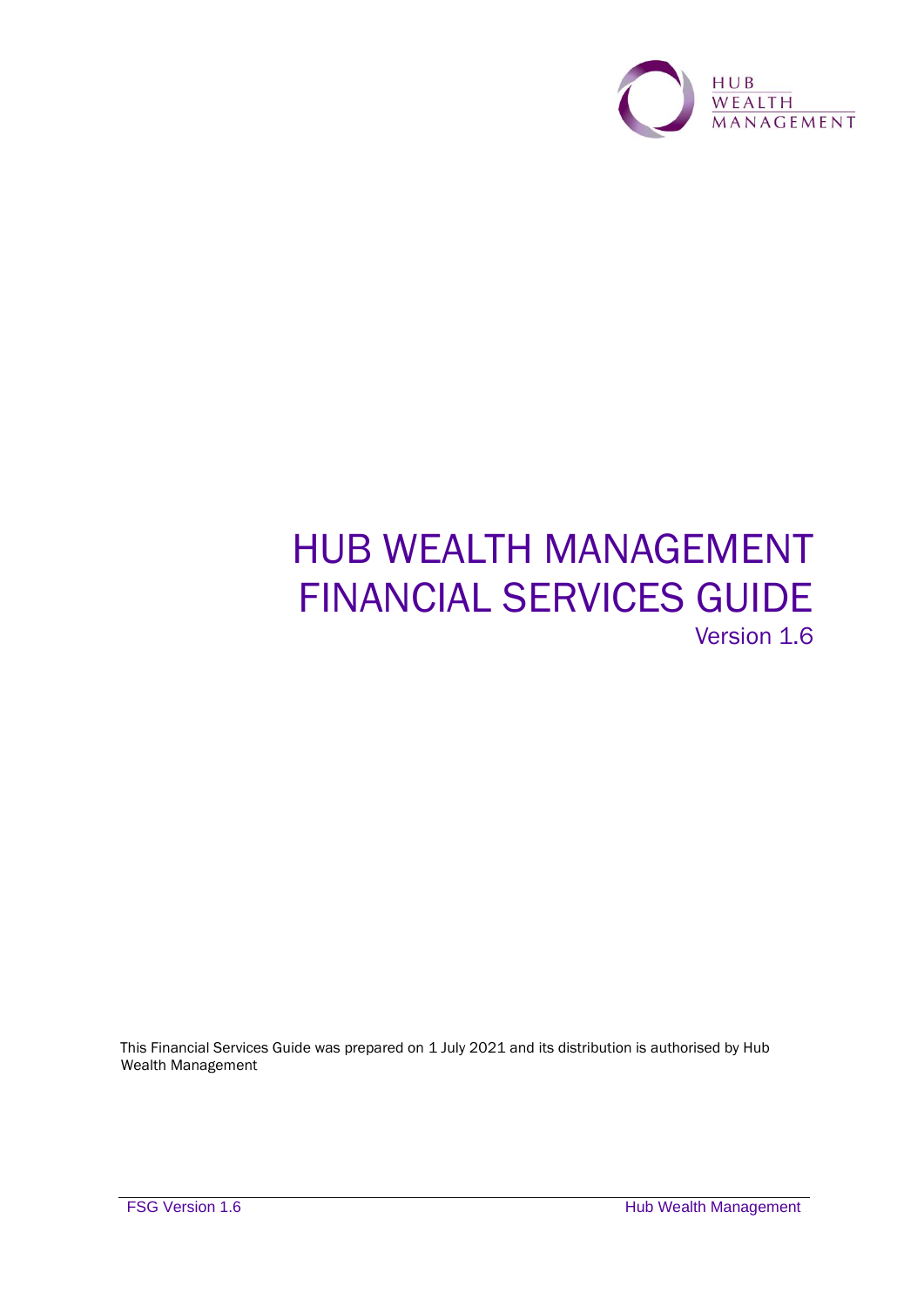

## FINANCIAL SERVICES GUIDE

You have the right to ask us about our charges, the type of advice we will provide you, and what you can do if you have a complaint about our services.

This Financial Services Guide ("FSG") is intended to inform you of certain basic matters relating to our relationship, prior to us providing you with a financial service. The matters covered by the FSG include who we are, how we can be contacted, what services we are authorised to provide to you, how we (and any other relevant parties) are remunerated, details of any potential conflicts of interest, and details of our internal and external dispute resolution procedures, along with how you can access them.

It is intended that this FSG should assist you in determining whether to use any of the services described in this document.

You should also be aware that you are entitled to receive a Statement of Advice when we first provide you with personal advice, (advice that takes into account your objectives, financial situation and needs). The Statement of Advice will contain the advice, the basis on which it is given and information about fees, commissions and associations which may have influenced the provision of the advice.

If our representative provides further advice to you and your personal circumstances have not significantly changed, and that further advice is related to the advice we provided to you in a previous Statement of Advice and we do not give that further advice to you in writing, you may request a copy of the record of that further advice at any time up to 7 years from the date our representative gave the further advice to you.

You can request the record of the advice by contacting the representative or us in writing or by telephone or by email.

In the event we make a recommendation to acquire a particular financial product (other than securities), we must also provide you with a Product Disclosure Statement ('PDS') containing information about the particular product. This will enable you to make an informed decision in relation to the acquisition of that product. Where we recommend an administration service or 'Wrap Account' you will be given a PDS for that product and, in addition, you will be given what is referred to as a 'Short Form PDS' which provides information about any managed funds we have recommended.

#### Not Independent

Hub Wealth Management is not independent, impartial or unbiased under s.923A of the *Corporations Act* because we receive commissions for the advice we provide on life risk insurance products.

We do not receive any commissions or payments from any investment or administration platform we recommend to you, and we do not use or recommend any in-house products.

Further, when we give you personal advice, we have a duty to act in your best interests and to prioritize your interests. This includes providing you with appropriate advice.

For further information on how we are remunerated, please see the section "*What are the fees and commissions Hub Wealth Management receives?"* later in this FSG.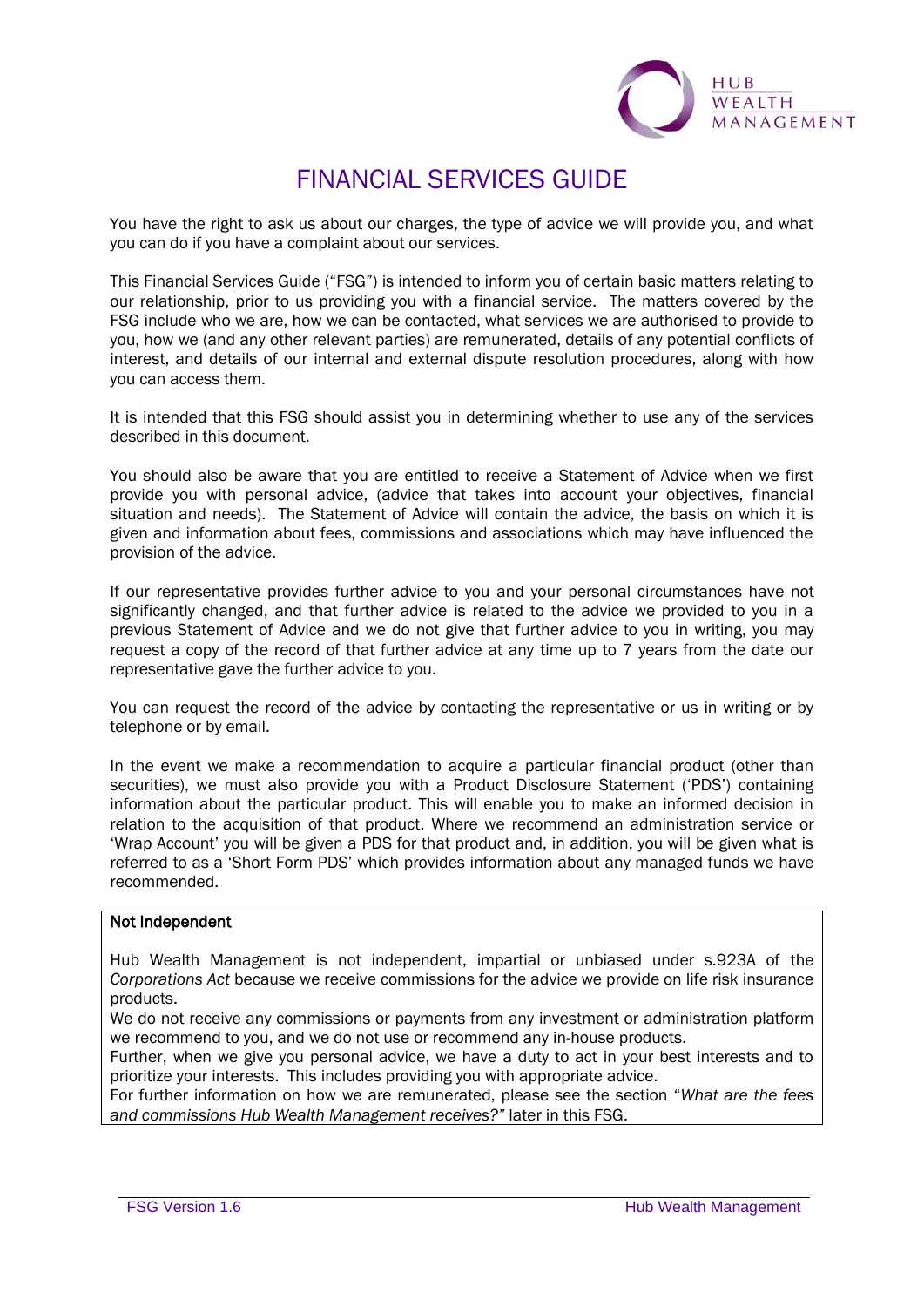

## Who will be providing the financial service to me?

| Name of Business:                             | Hub Wealth Management Pty Ltd                           |  |
|-----------------------------------------------|---------------------------------------------------------|--|
| Australian Business Number (ABN):             | 66 141 182 603                                          |  |
| Australian Financial Services License Number: | 393606                                                  |  |
| Address:                                      | GPO Box 3800, Sydney, NSW 2001                          |  |
|                                               | Suite 5, Level 18, 44 Market Street,<br>Sydney NSW 2000 |  |
| Telephone:                                    | 02 9279 3400                                            |  |
| Facsimile:                                    | 02 9279 3565                                            |  |
| Website:                                      | www.hubwealth.com.au                                    |  |

## Who is my adviser?

### David C Smith

David has an Arts degree majoring in Economics and a Law degree majoring in Business and Tax Law from the University of NSW. He has a Diploma of Financial Planning and is accredited as a Certified Financial Planner. David has also completed a Derivatives Certificate from the Australian Stock Exchange, and completed the FASEA ethics exam requirements.

After graduating, David worked for five years in corporate and financial services law with a major Australian bank. Among other elements, he advised on tax, trust deeds and compliance.

He then moved to become a Senior Financial Consultant with Ipac Securities in Sydney in 1992. During his 8 years at Ipac Securities, David developed a number of strong consulting relationships with outplacement firms, corporates, legal firms and accountants. Key areas of work included retirement planning, executive redundancy, lump sum investment and superannuation strategy.

David was then recruited to lead the Merrill Lynch financial advisory team in Sydney. The focus here was on providing quality personalised service and tailored investment solutions to people with larger sums to invest and more technical issues to address. David maintained his private client specialty, while also working with large endowments and senior executives with complex tax and investment situations.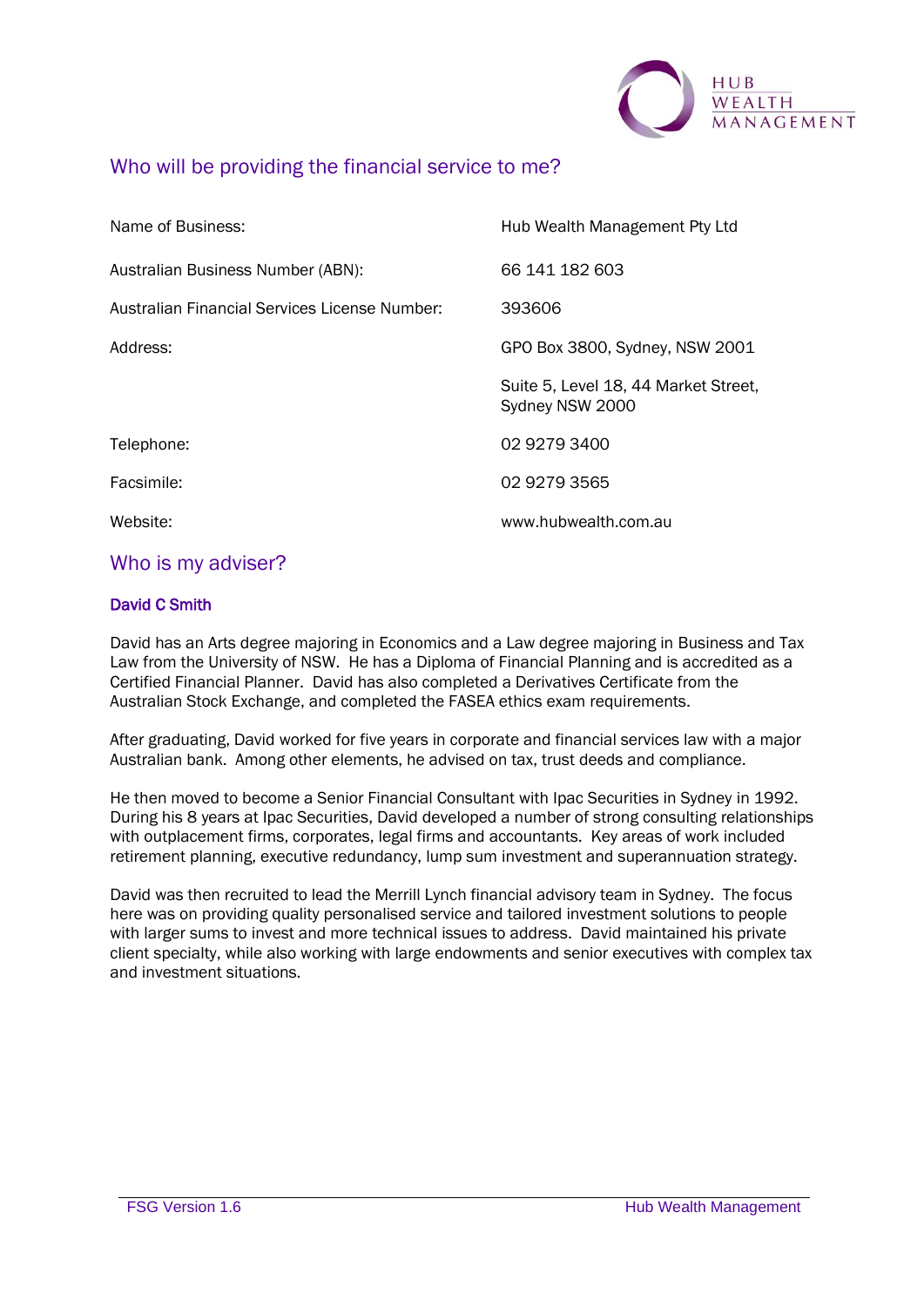

After Merrill Lynch withdrew from Australia, David became a Senior Consultant with Tynan Mackenzie. David maintained his relationships with both referrers and clients through his strong service orientation, strategic approach and attention to detail. He developed further expertise in portfolio strategy, managing legal compensation settlements, and working with complex tax structures. He also assumed a leadership role with the firm with his input at the Executive Committee and the Technical Strategies Group.

David left Tynan Mackenzie after 8 years to become a Principal of Hub Wealth Management (Hub) in 2010. He maintains an extremely loyal client base due to his focus on applying his tax, investment and strategic knowledge in a very personal way for each client.

#### Andrew Wiefler

Andrew graduated with a Bachelor of Commerce, majoring in Banking and Finance from the University of Canberra. He is also a registered Tax Agent. More recently, Andrew completed a Masters Degree in Commercial Law with a specialty in taxation from Australian National University Law School. He has also completed his FASEA ethics exam requirements.

After graduating, Andrew worked initially for seven years in a smaller advice business to build his skills in the complex areas of tax and investment management over the next few years. He became the youngest adviser to be issued with a Proper Authority to provide financial advice by Sealcorp, which is now part of St George Bank Financial Planning.

Andrew then used his unique combination of technical and investment theory and practice to become a Senior Financial Consultant with Tynan Mackenzie, where he remained for the next nine years. During this period, he advised clients on a number of complex strategic and investment issues, including, among other things, company share options issues, business succession strategies, superannuation, retirement planning, and large lump sum investment approaches.

A key element of Andrew's work with Tynan Mackenzie was the development of a strong investment focus. He was a leading member of the Investment Committee at the firm, where he agitated strongly for an active approach that included strong consideration of tax outcomes, underlying cost, genuine risk considerations and the fundamentals of capital preservation. This was a very important role, as the firm oversaw client funds in excess of \$3 billion.

Andrew maintains an extremely loyal client base due to his deep understanding of the interplay of complex investment and technical issues, combined with a strong relationship emphasis. Andrew was a co-founder of Hub with David in 2010, and continues as a Principal of Hub Wealth Management.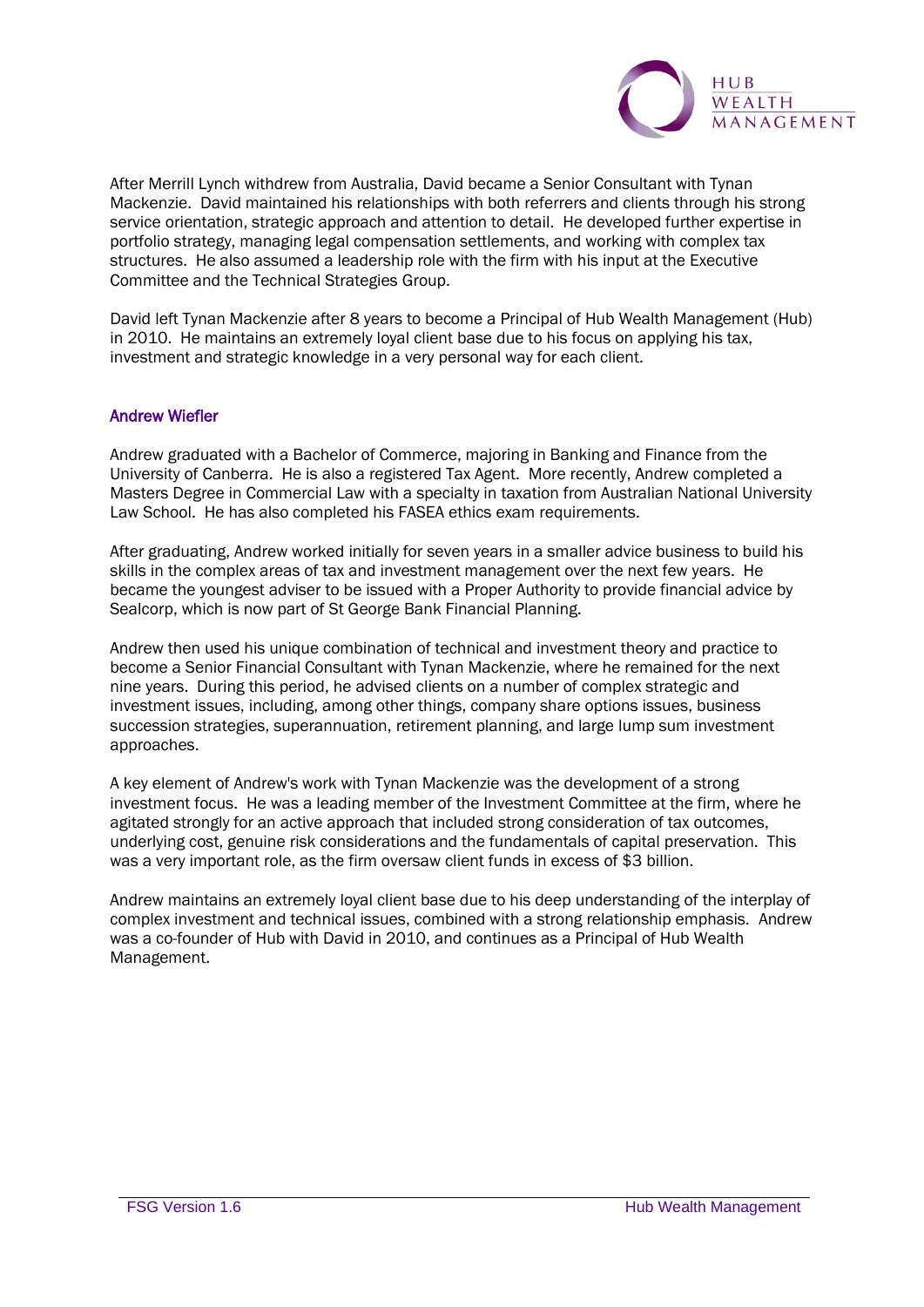

## What kinds of financial services are you authorised to provide me and what kinds of products do those services relate to?

#### PERSONALISED ADVICE SOLUTIONS:

Hub Wealth Management offers clients a personalised ongoing financial advisory service. This includes working with clients to manage changes to your personal situation and objectives, the economy, legislation, investment markets and other factors.

Hub Wealth Management can offer you the following services:

- ➢ Financial Planning Strategies;
- $\triangleright$  Retirement Planning Structuring and Advice;<br> $\triangleright$  I ife Insurance Advice:
- Life Insurance Advice;
- ➢ Superannuation Strategy Advice;
- $\triangleright$  Wealth Accumulation Strategies.

Hub Wealth Management is licensed to provide advice on, and deal in, the following financial products:

- ➢ Deposit products;
- ➢ Government Debentures, Stocks & Bonds;
- ➢ Life Insurance Investment Products;
- ➢ Life Insurance Risk Products;
- ➢ Managed investment Schemes;
- ➢ Securities;
- ➢ Retirement Savings Account Products;
- ➢ Superannuation; and
- ➢ Derivatives.

We can advise you in respect of Securities such as direct shares. We can also facilitate transactions if you wish.

#### PORTFOLIO MONITORING:

Internal databases are maintained detailing clients' investments that were recommended by Hub Wealth Management. This does not constitute portfolio monitoring. Portfolios are reviewed as agreed with each client.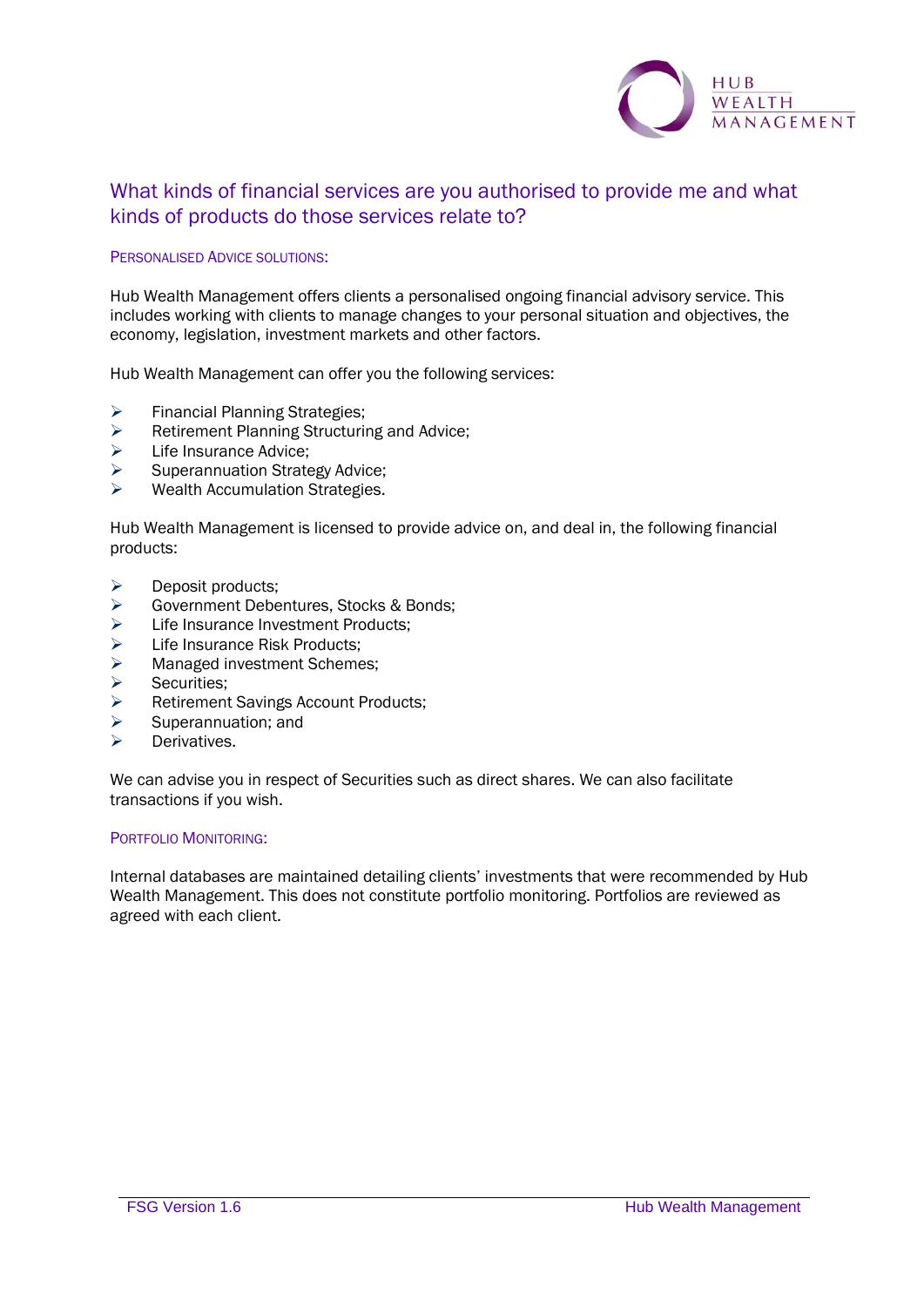

#### RESEARCH:

As Hub Wealth Management is beneficially owned entirely by its founders, we are able to access a wide range of quality research from quality external providers. This includes information on

- $\geq$  Economic issues and outlook;<br> $\geq$  Portfolio Construction:
- ➢ Portfolio Construction;
- ➢ Managed Funds;
- ➢ Direct Shares, Hybrid Securities, Bonds;
- ➢ Insurance Products; and
- Technical, Tax and strategy issues.

## Who do you act for when you provide financial services for me?

We act for you and Hub Wealth Management is responsible for the financial services provided to you.

## How will I pay for the service?

Hub Wealth Management will charge you a fee and / or receive commissions from the issuers of the products approved by Hub Wealth Management and that I recommend and you accept.

Your adviser is paid a salary by Hub Wealth Management.

### What are the fees and commissions Hub Wealth Management receives?

#### FEES PAID BY YOU

We believe the services we offer are valuable and the remuneration received is a fair reward for our expertise and skills. We believe in being very open about any benefits or payments we receive and the costs you will incur for using our services.

We will confirm with you in writing any proposed costs before they are incurred by you, to ensure that you are comfortable before any action is taken. We may charge fees for our initial advice. We will charge a fee for ongoing service, review and management of our clients' situation which is stated in the chart below:

| <b>Tiered Advice Fees</b> |                        |                                     |                                                                  |
|---------------------------|------------------------|-------------------------------------|------------------------------------------------------------------|
|                           | Amount Invested        | % Rate<br><b>Received By</b><br>Hub | % Rate net of Tax for<br><b>Superannuation clients</b><br>(only) |
| <b>Lower Threshold</b>    | <b>Upper Threshold</b> |                                     |                                                                  |
| -                         | 300,000                | 1.320%                              | 1.230%                                                           |
| 300,001                   | 750,000                | 1.210%                              | 1.128%                                                           |
| 750,001                   | 1,500,000              | 1.100%                              | 1.025%                                                           |
| 1,500,001                 | 5,000,000              | 0.550%                              | 0.513%                                                           |
| 5,000,001                 | $\ddot{}$              | 0.440%                              | 0.410%                                                           |

*For example: If you had invested an amount of \$800,000 for the year, Hub Wealth Management would receive an advice fee paid from your portfolio account of 1.24% or \$9,955 per annum.*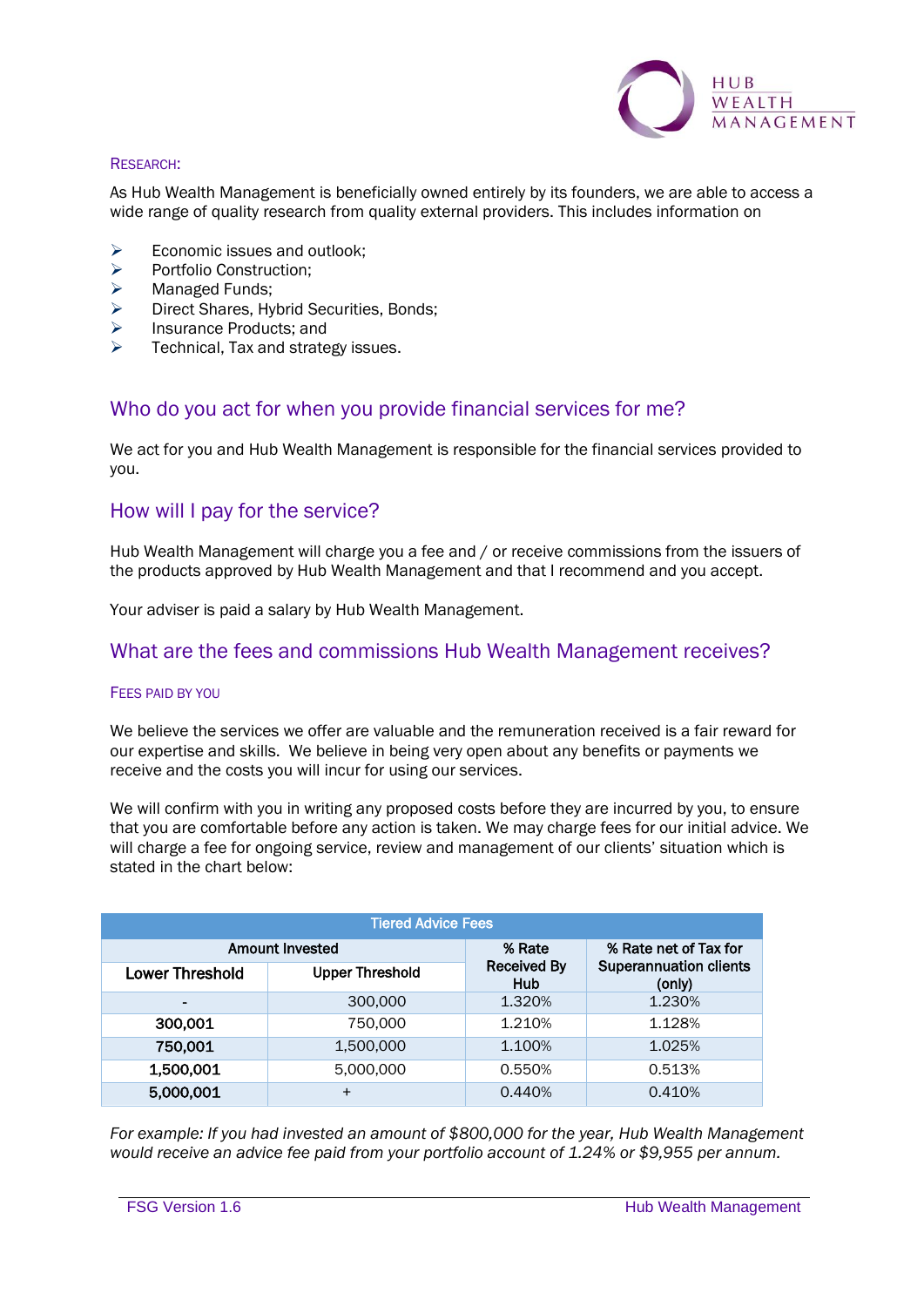

All fees charged by us and any brokerage or commissions paid by product providers (total remuneration) are receivable by Hub Wealth Management as the Australian Financial Services Licensee.

No fees are payable unless you have instructed us to proceed with the provision of advice. Full details of all fees, brokerage, commissions or other benefits that we or any other related party receive as a result of recommendations to you will be provided in our Statement of Advice document.

#### **ANNUAL FEE DISCLOSURE STATEMENT**

Hub Wealth Management will provide an Annual Fee Disclosure Statement and Renewal to all clients. This will detail the ongoing advice fees paid to Hub Wealth Management over the previous 12 months, and an estimate of costs for the next 12 months. This will also include a list of the services you were entitled to receive and did actually receive for the period.

#### **COMMISSIONS**

#### Insurance products

Hub Wealth Management may receive initial and ongoing commissions for the insurance products we recommend, which may be up to 66% (inclusive of GST) of the initial annual premium and up to 22% (inclusive of GST) of the ongoing renewal premium.

For example: if the first year's premium was \$1,000 and the initial commission was 66%, Hub Wealth Management Pty Ltd can receive up to 66% (inclusive of GST payable to the Government) of the initial premium and up to 22% (inclusive of GST) of the ongoing premium.

Details of any commissions we may receive will be disclosed to you in a Statement of Advice.

#### **Stockbroking**

Where we refer you to a stockbroker to execute your instructions Hub Wealth Management chooses not to receive any brokerage amount.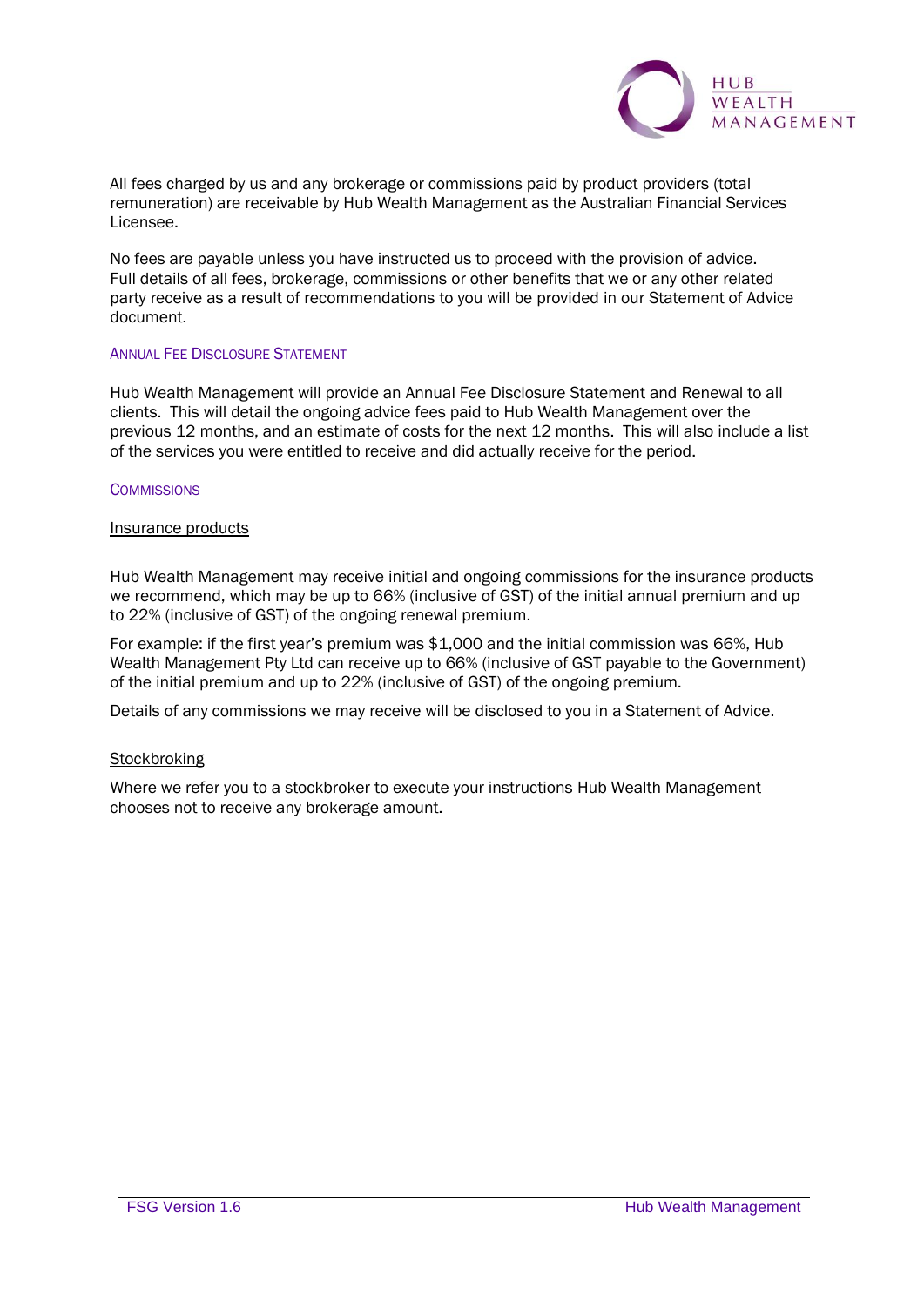

#### OTHER REMUNERATION INFORMATION

#### Referral payments

If you have been referred to me by another party we may pay that party a fee which will be disclosed in your Statement of Advice.

## Do you have any special remuneration arrangements or conflicts of interest?

Hub Wealth Management does not participate in any reward programmes, conferences or sponsorships from any product providers. Any conflict of interest will be disclosed in our conflict of interest register held in our office which is available on request.

Neither Hub Wealth Management representatives nor any related companies have any association, such as an equity interest, with any product issuer that could be expected to influence us in the provision of the financial services or advice we provide.

## Will you provide me advice that is suitable to my needs and financial circumstances?

Yes. But to do so we need to find out your individual objectives, financial situation and needs before we recommend any financial products or services to you.

You have the right not to divulge this information to us, if you do not wish to do so.

In that case, we are required to warn you about the possible consequences of us not having your full personal information. You should read the warnings carefully.

## What should I know about the risks of the financial products or strategies you recommend to me?

We will explain to you any significant risks of financial products and strategies which we recommend to you. If we do not do so, you should ask us to explain those risks to you.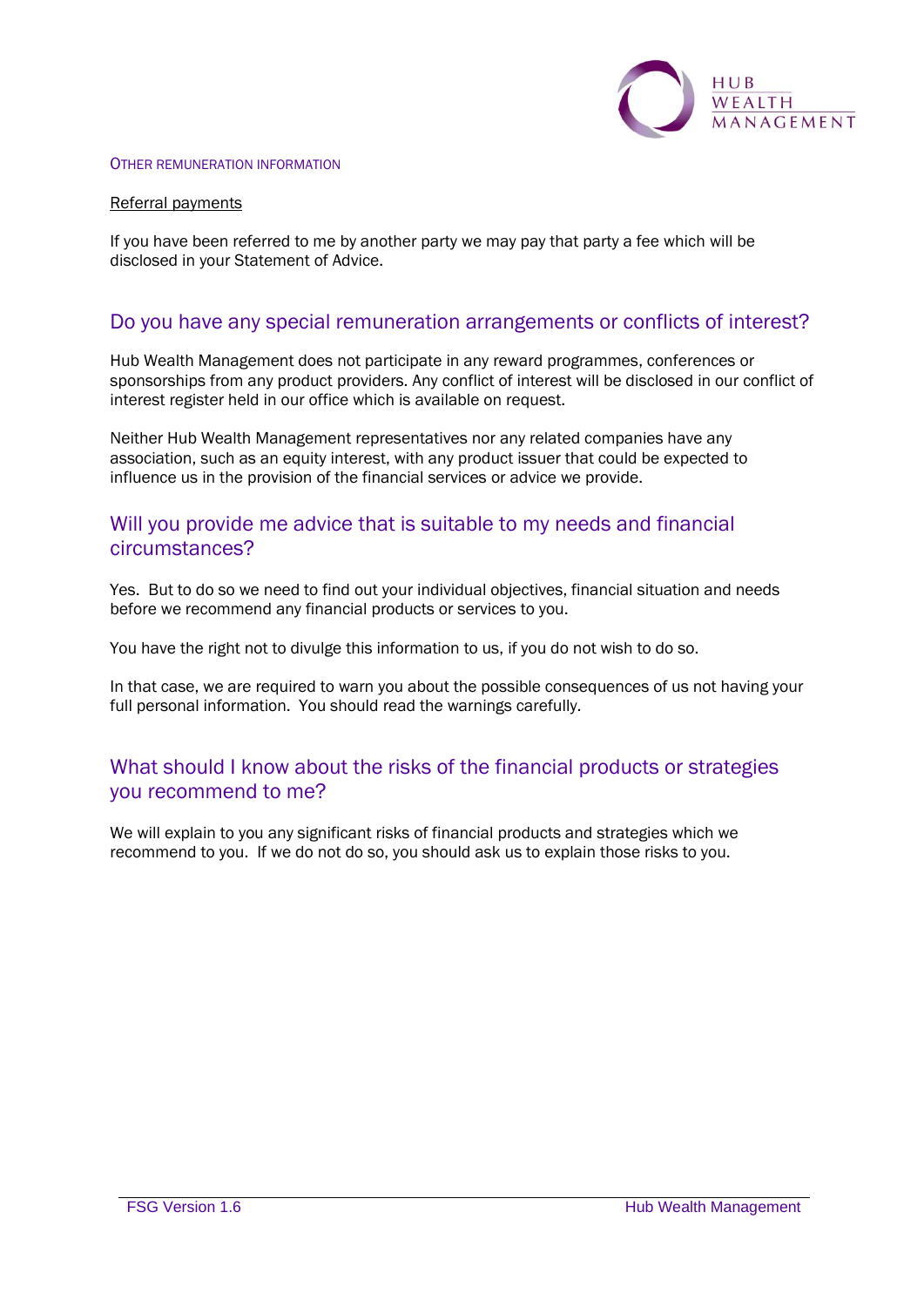

## What information do you maintain in my file and can I examine my file?

We maintain a record of your personal profile, which includes details of your objectives, financial situation and needs.

We also maintain records of any recommendations made to you.

We are committed to implementing and promoting a privacy policy that will ensure the privacy and security of your personal information. A copy of our privacy policy is enclosed for your information.

If you wish to examine your file, we ask that you make a request in writing and allow up to fourteen (14) working days for the information to be forwarded.

We may charge a fee to cover the cost of verifying the application and locating, retrieving, reviewing and copying any material requested. If the information sought is extensive, we will advise of the likely cost in advance and can help to refine your request if required.

## Can I provide you with instructions and tell you how I wish to instruct you to buy or sell my financial products?

Yes. You may specify how you would like to give us instructions, for example by telephone, email, or other means. However, in all instances, we prefer a written/email instruction other than in unusual circumstances.

## Professional Indemnity Insurance

Hub Wealth Management currently has Professional Indemnity Insurance in line with legislative requirements. This includes coverage for claims in relation to the conduct of current advisers and advisers who are no longer authorised by Hub Wealth Management (but who were at the time of any relevant claim). If you would like further information please contact Hub Wealth Management.